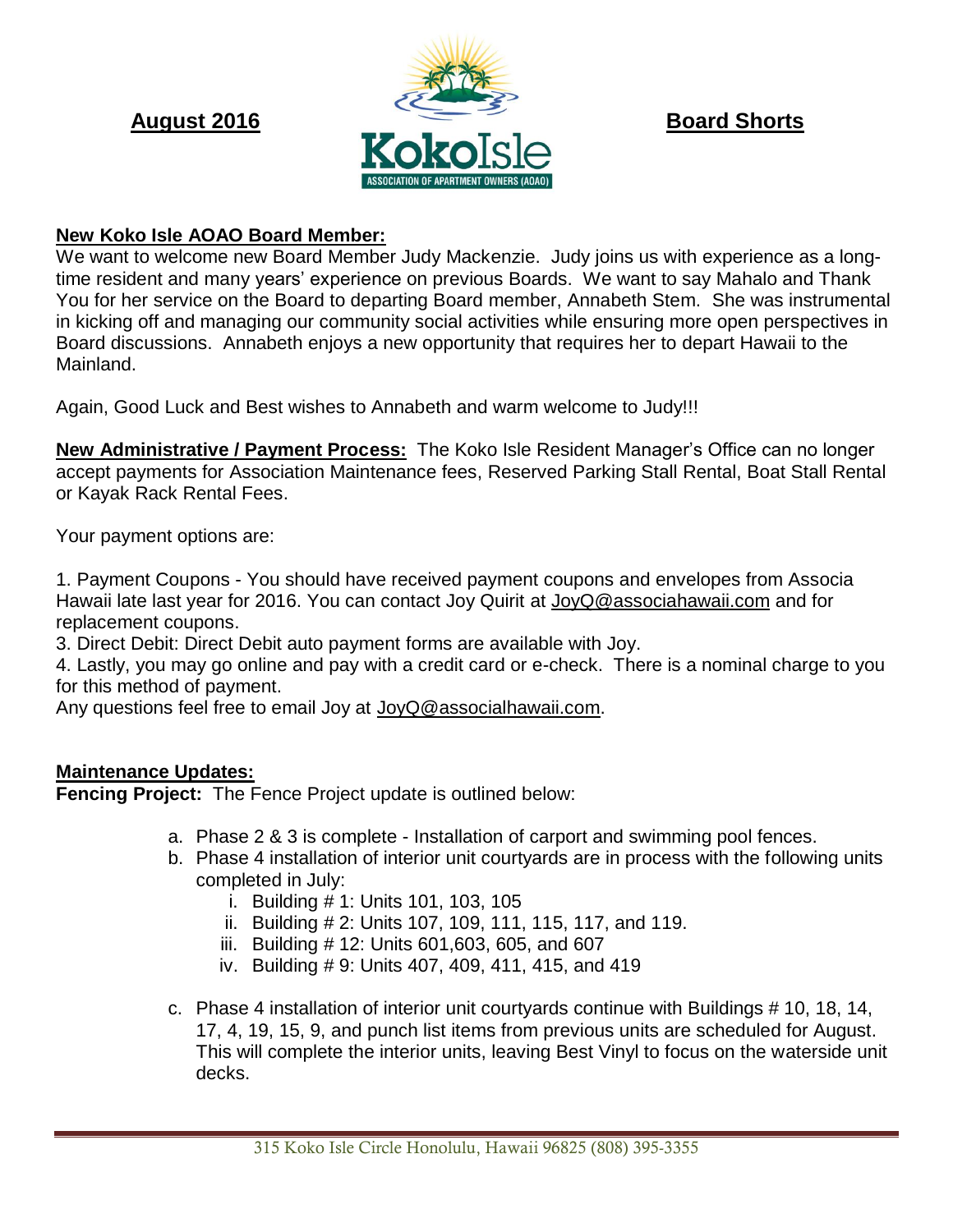d. Due to lock mechanism specification problems, our locks will be installed with a twosided key lock system. Once our thumbscrew mechanisms arrive, we will change out all lock cylinders and re-issue you replacement keys. The new mechanisms will have keys on the outside and thumbscrew/knob on the inside.

Delays have been few, mostly units not removing plants, construction, or personal items connected to old fence panels. This is especially critical on the waterside decks where we are faced with top and bottom side installation challenges. Please double check your waterside decks to remove obstructions that include all electrical, plumbing, and railing attached to the fencing

The Resident Manager will continue conducting site inspections with each resident prior to construction just prior to your scheduled construction date. During this site inspection, residents will have the opportunity to request quotes from Best Vinyl or our construction contractors for privacy area projects you would like done such as replacing current trash enclosures or dividers or adding enclosures. Please remember, you still need to submit a Project Request Form for any new construction.

For your information and use, the Contractors working on Koko Isle Projects are listed below and will be around Koko Isle for a few more months. Their contact numbers are provided only for your private independent work requests.

- a. Fencing: Best Vinyl Fencing, Med Batoon, 808-386-9945.
- b. Electrician: Fox Electric, Martin Schmieder, 808-778-5743.
- c. Tree Trimming: Island Quality Landscaping, Tom Emelio, 808-384-8555.
- d. Landscape Maintenance: Landscape Hawaii, Inc., 808- 836-5332.
- e. Rainbow Roof Maintenance Co. Inc, 808-842-0488.
- f. Futura Stone of Hawaii, 808-841-7433.
- g. Plumbing: Kama Hele Plumbing & Gas LLC, Fredrick "Rick" Sacca, 808-861-6443.

**Parking Apron Update:** Futura Stone of Hawaii started installing Pavers on our Guest Parking Aprons on Monday on May, 23<sup>rd</sup> and have just completed the Club House parking area! Please drive by to see how great the Club House parking improvements are! We will install pavers on the sidewalk to the Club House later in September.

**Pitched Roof Inspection**: Please be aware that we are continuing our efforts to repair our 2<sup>nd</sup> story pitched roofs. As a result, we will be climbing on the roofs around the community again in Sept 6-15 for further inspections.

**Pest Control:** Hoxie Termite & Pest Control, our pest control servicer offers our residents a special price to service your private residential areas for \$89.01. To schedule a service call 808-262-5321.

**Neighborhood Rules & Safety Awareness:** In July, we issued **6** Green Parking Violation Notices and no cars were towed. Thank you, we do not like towing cars or awarding Green Stickers! Please remind guests of our Koko Isle parking rules and obtain appropriate guest passes as needed. Passes are available at the RM's Office. Cars illegally parked in Reserved Parking Stalls will be towed immediately.